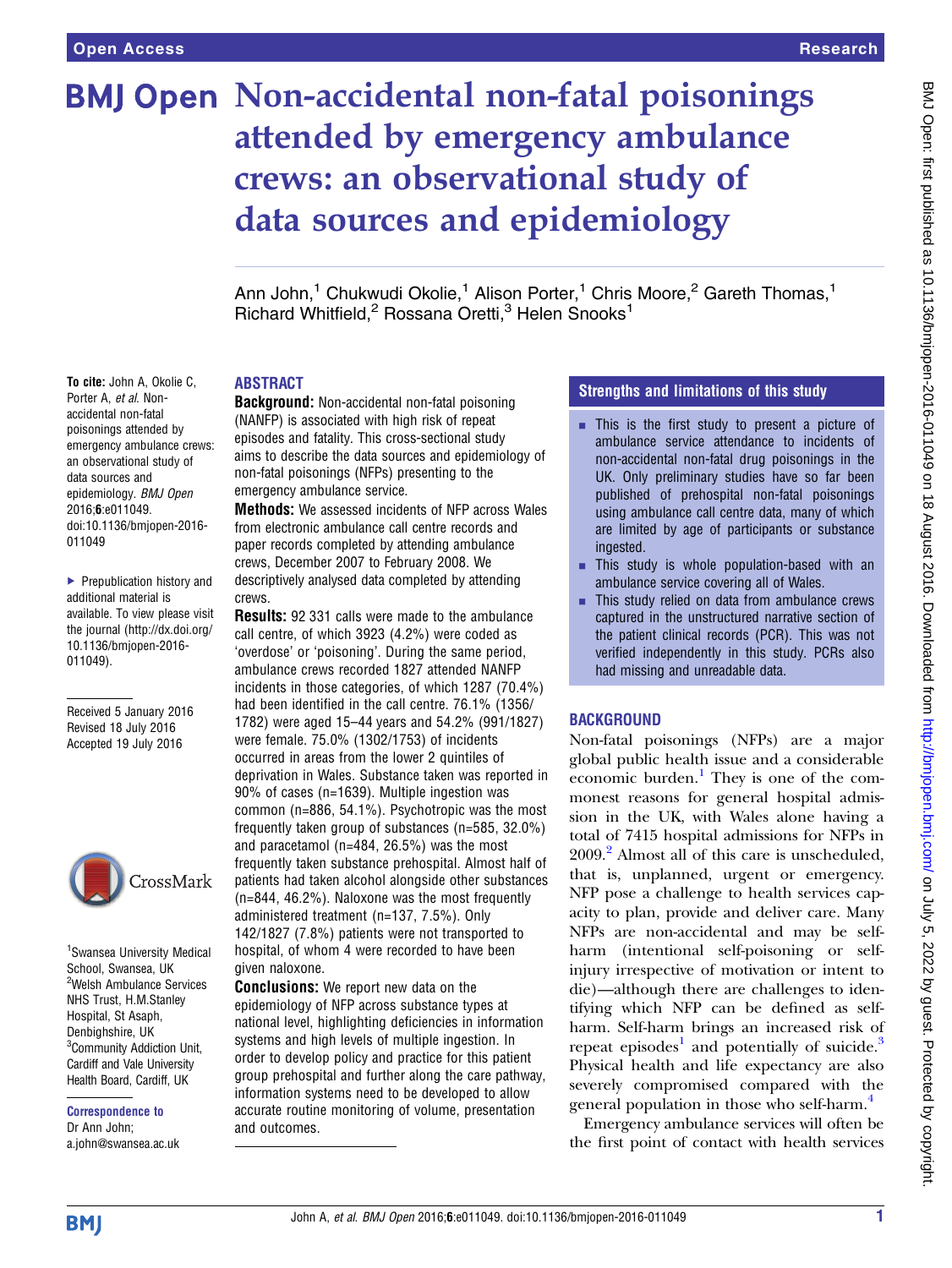for someone who has experienced a NFP who seeks help or help is sought for them. Optimal prehospital care is set out in the National Institute for Health and Care Excellence (NICE) guidelines, $5 \text{ supported by clinical stan-}$ dards produced by the Royal College of Psychiatrists for all health professionals $6$  and a set of clinical practice guidelines developed specifically for UK ambulance services by the Joint Royal Colleges Ambulance Liaison Committee (JRCALC).<sup>[7](#page-7-0)</sup> These recommend transport to hospital unless the patient refuses, and provide advice for ambulance crews on treating poisonings where appropriate, for example, through the use of naloxone, which counteracts the effects of opioids. Studies in Australia<sup>[8](#page-7-0)</sup> and Norway<sup>[9](#page-7-0)</sup> have highlighted the role of ambulance services in providing treatment on scene, in particular for opioid poisonings. The use of emetics and activated charcoal was not a prehospital option at the time of this study and are unlikely to become so because of the difficulty of administration and risk of aspiration.<sup>89</sup>

Ambulance service records have the potential to provide useful data to improve our understanding of the epidemiology of non-accidental non-fatal poisonings (NANFPs) and to help plan services. Only preliminary studies have so far been published in this field, $10-12$  $10-12$  and they are limited in terms of the age of participants (11– 44 years) or substance (opioid overdose with naloxone treatment).<sup>11–[13](#page-7-0)</sup> In the UK, the main source of data on ambulance service activity is information gathered at the call centre, which is based on data provided by emergency ambulance service callers, coded clinically using structured prioritisation algorithms, with management information about vehicle dispatch and response times. These systems provide data for performance management, policy development, implementation and monitoring, at national and local levels, although the accuracy of clinical data has been found to be  $\text{low.}^{13}$  14 In addition, crews collect data when they attend the patient, recording it either on a paper form or in an electronic record. No study has assessed the accuracy of data sources, that is, call centre data compared with data collected by attending ambulance crews when describing the epidemiology of NFP or more particularly NANFP.

While there is a relatively clear picture of the epidemiology of the nearly 3000 fatal poisonings which occur in England and Wales every year,  $15$  there is little research evidence nationally or internationally concerning the epidemiology of NANFPs attended by emergency ambulance crews.

# AIM AND OBJECTIVES

#### Aim

To describe the data sources and epidemiology of NANFPs attended by emergency ambulance.

# **Objectives**

To describe:

1. Pre-hospital emergency information systems in relation to identification and management of NFPs and NANFPs;

2. Demographic and clinical presentation of NANFPs attended by emergency ambulance: substance(s) taken; level of consciousness of patient; whether the patient had also consumed alcohol; incidence of violence; elicited suicidal ideation; presence of police; prehospital treatment; call outcome.

# **METHODS**

## Study design

We carried out this observational study of emergency ambulance service calls and attendances in the whole of Wales between December 2007 and February 2008. The study was commissioned by the Welsh Government in response to concerns raised, during the routine national drug-related death inquiry into deaths from poisoning (South Wales Drug Related Deaths Review Group. Personal communication. 28 February 2008), about the lack of information relating to the volume and patterns of presentation of NFPs to emergency services. It was part of a wider programme of research on drugs and the ambulance service carried out by Swansea University for the Welsh Government.

Research Ethics Committee approval was not required as the project was categorised as service evaluation (confirmed by Local Research Ethics Service, 2009).

# Study setting

The Welsh Ambulance Services National Health Service (NHS) Trust (WAST) provides emergency ambulance services to the country's population of  $~\sim 3$  million.<sup>[16](#page-7-0)</sup> WAST formally adopted the JRCALC guidelines on poisoning in adults in January 2008, and had previously worked to locally developed guidelines.

# Data sources and items

Data related to emergency ambulance service calls were stored in two systems used by WAST. Data related to the call itself, as recorded by the call taker in the call centre, were held electronically and were available for analysis: call takers in the ambulance call centre followed a structured prioritisation algorithm (Advanced Medical Priority Dispatch System—AMPDS)<sup>13</sup> in order to allocate a clinical and urgency code to each call, and also recorded the response of the service to the call. The second data system consisted of paper forms (patient clinical records—PCRs) completed by attending crews at the incident. The PCRs included identifying data, demographics and clinical details of patient condition and any treatments provided. PCRs were mostly structured forms, with tick boxes for many data items related to clinical assessment and treatment. However, some items of interest to this study, such as, substance taken and suicidal ideation, were only recorded by crews in a free-text narrative section (see online supplementary file 1). The PCR forms were collated at ambulance stations and sent monthly to a central location for scanning and storage. Images were individually retrievable by searching by incident number, which was a common field with the emergency call centre data set.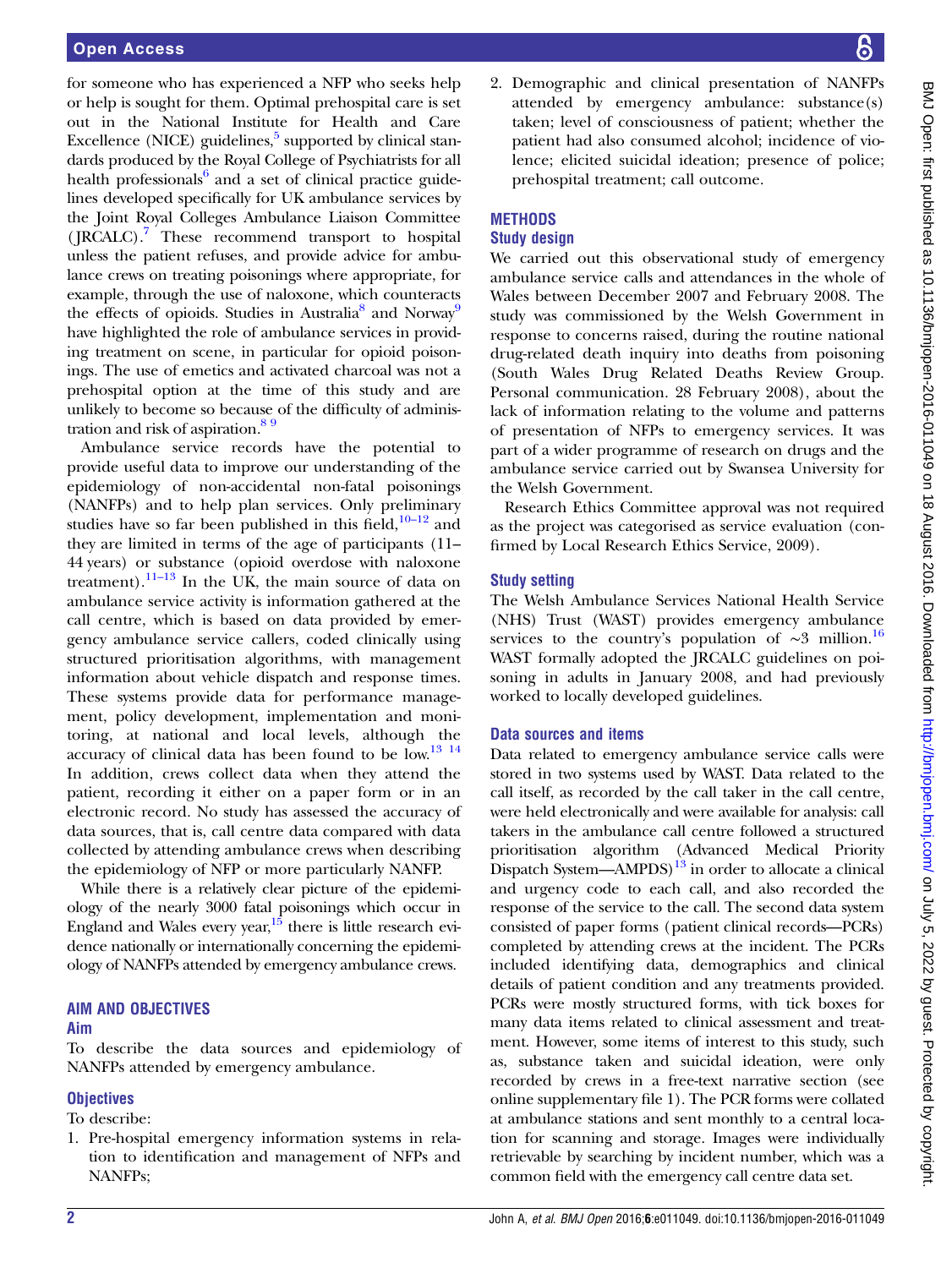Open Access

WAST's two parallel information systems were not electronically linked, so incidents and individuals cannot be tracked across the two systems in this way. However, when the incident is handed over to paramedics to attend the call handler will supply their assigned AMPDS code and this is recorded on the PCR. Since both systems use different condition categories and coding systems, at the outset of the study the research team had to define which codes were relevant to the study from each data set. We included calls coded in the ambulance call centre as 'overdose/poisoning' (AMPDS Code 23) but were unable to distinguish accidental and non-accidental overdose or poisoning in the AMPDS call taker system. We included PCRs with relevant clinical codes or treatment: 'substance abuse' (Code D002), 'overdose' (Code D003), 'naloxone administered' (Code NLX), excluding accidental poisoning or overdose (Code T047). We did not include incidents where alcohol was the only reported substance taken (Code D001).

For the purposes of further analysis, PCR data were taken as the 'gold standard', since these were recorded by the ambulance clinician attending the patient face-to-face. We extracted data recorded about: substances ingested; consciousness level of patient; whether the patient had also consumed alcohol; incidence of violence or suicidal ideation; presence of police; prehospital treatment; call outcome.

#### Study population

We gathered data on all incidents in Wales for which an emergency ambulance service call coded as being for 'overdose/poisoning' (AMPDS Code 23) was made in the period from 1 December 2007 to 29 February 2008, and those incidents attended by ambulance crews in the same period where records completed by crews indicated that the patient had experienced a NANFP.

#### Data extraction and measures

Call centre data were cleaned to ensure that multiple calls or responses per patient were matched and that hoax, cancelled or other abortive calls were excluded.

We coded information from the PCRs (both structured and free text) on demography, clinical presentation, treatment and outcomes and entered it to an Access 2007 database. We extracted postcodes for the location of each incident, and categorised these postcodes using the Welsh Index of Multiple Deprivation  $(WIMD)^{17}$  $(WIMD)^{17}$  $(WIMD)^{17}$  and the Rural and Urban Area Classification (RUAC).[18](#page-7-0) WIMD is a lower super output area measure of deprivation based on eight domains including income, health and education and reported as quintiles/fifths of deprivation. RUAC categorises areas at output area level by density of population into 'urban', 'town and fringe' or 'village, hamlet and isolated dwellings'. Unstructured/free-text information relevant to the study, including details of the substance taken, aggressive behaviour and police presence was independently coded by three research team members (RO, AP, GT) using a

coding frame developed for the study in collaboration with clinical members of the team (see online supplementary file 2—free-text coding frame), with validation by double coding of a sample of 10% of the entire data set.

#### Data analysis

Data from the AMPDS and PCRs were then exported for descriptive statistical analyses into SPSS V.16.

Analysis and reporting of data are in accordance with STROBE guidelines.<sup>[19](#page-7-0)</sup>

This study was commissioned by the Welsh Government (CONTRACT 206/2003) but the funder played no role in its design, interpretation or the writing of the report.

#### **RESULTS**

#### Comparison of call centre and PCR data

Calls categorised on AMPDS at the call centre as overdose or poisoning made up 4.2% of emergency calls to the ambulance service in Wales during the study period (3923/92 331). During the same period, ambulance crews completed 1843 PCR forms categorised by their attending crew as 'substance abuse', 'overdose' or where naloxone was administered. Sixteen of these were duplicates and were excluded. In total, 1827 incidents attended were therefore included in the analysis (fi[gure 1](#page-3-0)).

Only one-third of calls (1287/3923) coded as NFPs in the ambulance call centre were confirmed as NANFPs by attending crews [\(table 1](#page-3-0)). Conversely 540 cases classified by crews as NANFP had not been identified in the call centre as NFPs, but had been assigned other codes across a wide range of categories ([table 2\)](#page-4-0), the most frequent being unknown (189, 35.0%), unconscious/fainting (73, 13.5%), psychiatric behaviour (71, 13.1%) and breathing problems (34, 6.3%).

#### Patterns of presentation of cases: analysis of NANFP PCRs **Demographics**

In total, 54.2% (991/1827) of the patients attended were female. In 45 patients the age was not recorded. The mean age of all patients was 33.9 years (IQR 22– 39 years) with a range of 1–95 years. The majority of patients (76.1%; 1356/1782) were within the 15–44 age range, 33.6% (598/1782) were aged 15–24 years and  $0.4\%$  (8/1782) were recorded as aged <4 years.

Seventy-four (4.1%) of the 1827 PCR records collected were excluded from the area-level analyses because either there was no valid incident postcode recorded (n=68) or the incident took place outside Wales (n=6). The vast majority of incidents occurred in areas in the two most deprived quintiles: 614/1753 (35.0%) in the most deprived fifth, 688/1753 (40.0%) in the second most deprived fifth. Only 126/1753 (8%) of incidents occurred in areas in the two least deprived quintiles. Most incidents were attended in the more populated urban areas of Wales (settlements with a population over 10 000; 1346/1753, 76.8%).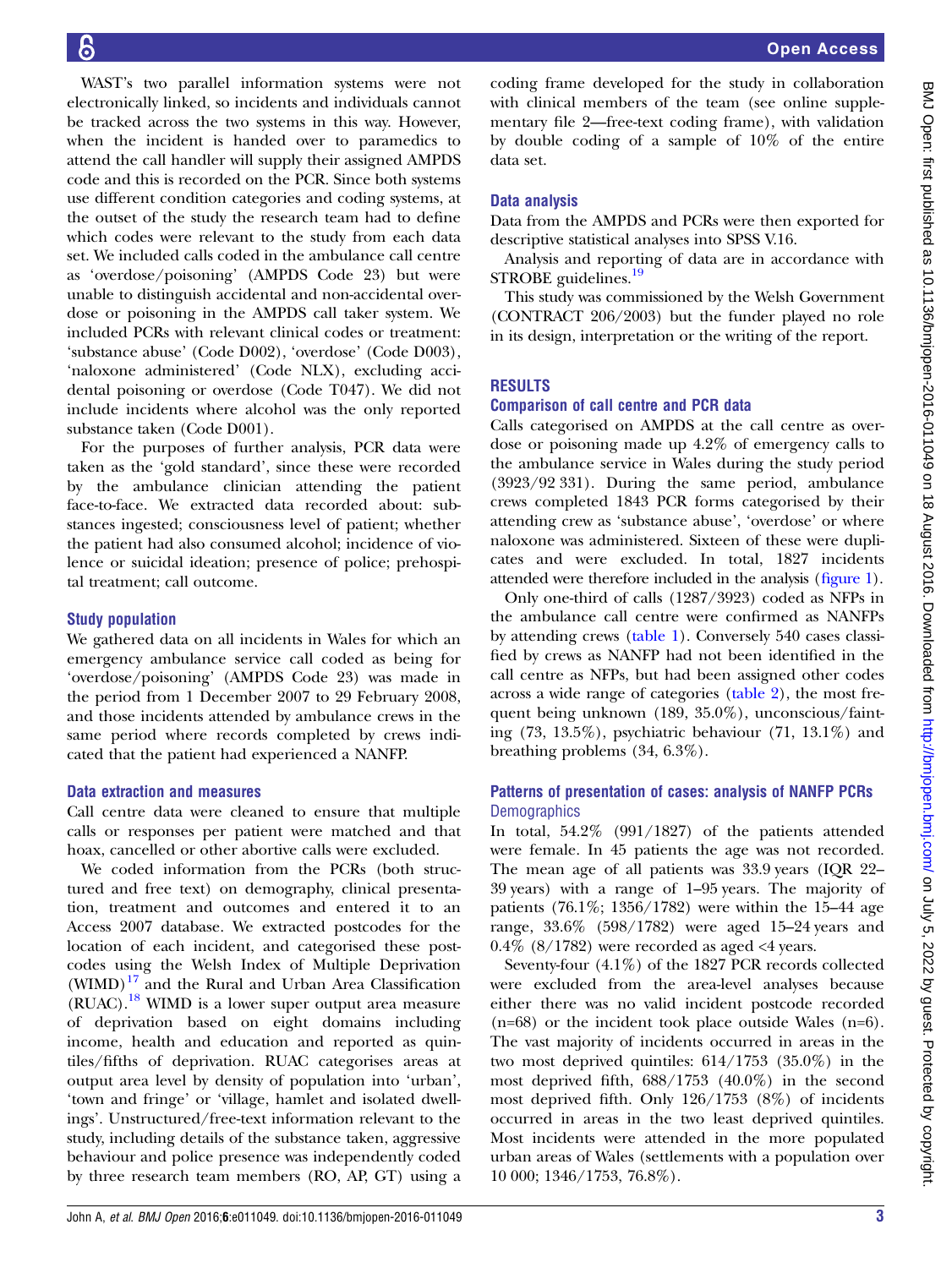<span id="page-3-0"></span>

A wide range of substances were recorded on PCRs as having been taken by patients during the incident attended that were included in the study. Results are presented by substance taken with substances reported by group and name. Any one individual associated with an attended incident may appear more than once if more than one substance was ingested [\(table 3](#page-5-0)). Psychotropics were the most frequently reported group of substances, taken by 585/1827 (32.0%) of patients. Paracetamol was the most frequently reported substance, taken by 484/ 1827 (26.5%) of patients. In 188/1827 (10.3%) of patients the substance or substances taken was either not known or not recorded. In the remaining 1639 patients, if alcohol is disregarded: 753 (45.9%) ingested only one substance, 886 (54.1%) ingested two or more. The most frequent combinations were: paracetamol and opioids (137/1639, 8.4%), paracetamol and non-steroidal antiinflammatory medication (91/1639, 5.6%), psychotropics and opioids (86/1639, 5.2%), paracetamol and psychotropics (79/1639, 4.8%). Alcohol had been taken alongside other substances by 844/1827 (46.2%) patients in incidents attended.

Ambulance crews recorded Glasgow Coma Scale (GCS) scores for 1746/1827 (95.6%) of the patients attended. The majority were fully conscious (1416/1746, 81.1%), with a GCS of 15. However, ∼5% were unconscious with GCS scores  $\leq$ 8 (83/1746). Most of those with scores of  $\leq$ 8 had GCS scores of 3, that is, were categorised unresponsive when the ambulance arrived (63/ 1746, 3.6%). This was mostly associated with substances taken with alcohol  $(21/63, 33.3\%)$  and/or opioids  $(19/$ 

Table 1 Number of overdose/poisoning codes assigned in the call centre and NANFP or treated with naloxone assigned on PCR forms

| <b>Call centre subcategory</b><br>code | <b>Description</b>                                                                                 | Number of call<br>centre calls | <b>Number of NANFP attendances from</b><br>PCR (% of NFP call centre codes) |
|----------------------------------------|----------------------------------------------------------------------------------------------------|--------------------------------|-----------------------------------------------------------------------------|
| 23D01                                  | Unconscious                                                                                        | 477                            | 158 (33.1)                                                                  |
| 23D02                                  | Severe respiratory distress                                                                        | 10                             | 2(0.2)                                                                      |
| 23C01                                  | Violent                                                                                            | 497                            | 200 (40.2)                                                                  |
| 23C02                                  | Not alert                                                                                          | 675                            | 176 (26.1)                                                                  |
| 23C03                                  | Abnormal breathing                                                                                 | 299                            | 69(23.1)                                                                    |
| 23C04                                  | Antidepressants                                                                                    | 121                            | 52 (43.0)                                                                   |
| 23C05                                  | Cocaine or derivative                                                                              |                                | 5(71.4)                                                                     |
| 23C06                                  | <b>Heroin</b>                                                                                      | 26                             | 6(23.1)                                                                     |
| 23C07                                  | Acid or alkali                                                                                     | 3                              | 2(66.7)                                                                     |
| 23C08                                  | Third party caller                                                                                 | 831                            | 203 (24.4)                                                                  |
| 23C09                                  | Poison control                                                                                     |                                | 0                                                                           |
| 23B01                                  | Overdose without priority<br>symptoms                                                              | 797                            | 337(42.3)                                                                   |
| 23001                                  | Poisoning without priority<br>symptoms                                                             | 173                            | 21(12.1)                                                                    |
| 23 other                               |                                                                                                    |                                | 56                                                                          |
| Total                                  |                                                                                                    | 3923                           | 1287                                                                        |
|                                        | NANFP, non-accidental non-fatal poisoning; NFP, non-fatal poisoning; PCR, patient clinical record. |                                |                                                                             |

BMJ Open: first published as 10.1136/bmjopen-2016-011049 on 18 August 2016. Downloaded from http://bmjopen.bmj.com/ on July 5, 2022 by guest. Protected by copyright BMJ Open: first published as 10.1136/bmjopen-2016-011049 on 18 August 2016. Downloaded from <http://bmjopen.bmj.com/> on July 5, 2022 by guest. Protected by copyright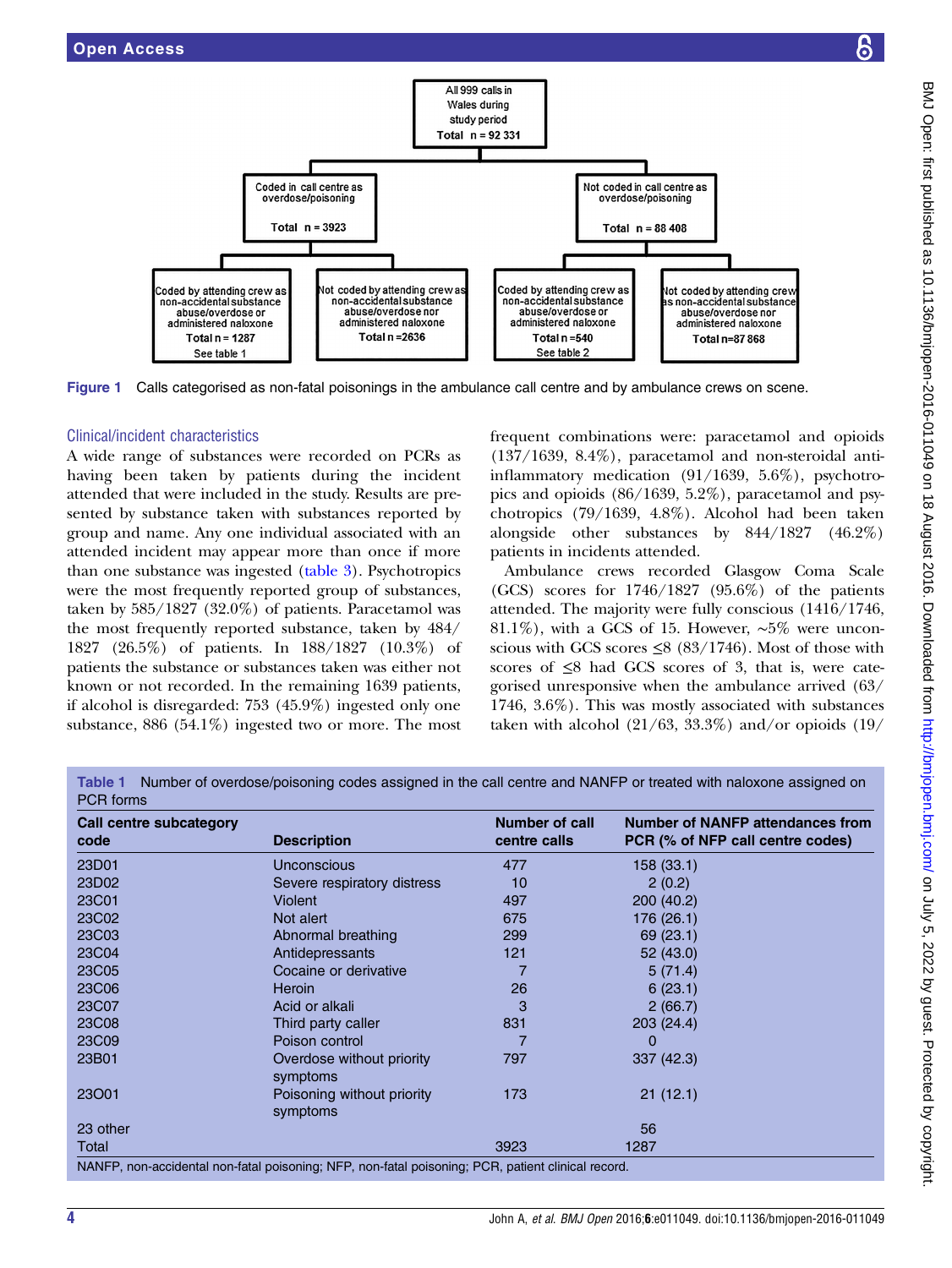<span id="page-4-0"></span>Table 2 Non-overdose codes assigned in the call centre to patients then coded by attending crews as non-accidental overdose/poisoning or treated with naloxone (n=540)

|                                                           |                         | <b>Number of NANFP</b><br>calls from PCR data |  |  |  |  |
|-----------------------------------------------------------|-------------------------|-----------------------------------------------|--|--|--|--|
|                                                           |                         | (% of all those                               |  |  |  |  |
| <b>Call centre</b><br>code                                | <b>Description</b>      | miscoded or not<br>labelled NFP at call)      |  |  |  |  |
|                                                           |                         |                                               |  |  |  |  |
| 01                                                        | Abdominal pain/         | 4(0.7)                                        |  |  |  |  |
|                                                           | problems                |                                               |  |  |  |  |
| 02                                                        | Allergies               | 2(0.4)                                        |  |  |  |  |
| 04                                                        | Assault/sexual          | 5(0.9)                                        |  |  |  |  |
|                                                           | assault                 |                                               |  |  |  |  |
| 05                                                        | Back pain               | 1(0.2)                                        |  |  |  |  |
| 06                                                        | <b>Breathing</b>        | 34(6.3)                                       |  |  |  |  |
|                                                           | problems                |                                               |  |  |  |  |
| 09                                                        | Cardiac/                | 18(3.3)                                       |  |  |  |  |
|                                                           | respiratory arrest      |                                               |  |  |  |  |
| 10                                                        | Chest pain              | 18(3.3)                                       |  |  |  |  |
| 12                                                        | Convulsion/fitting      | 28 (5.2)                                      |  |  |  |  |
| 13                                                        | <b>Diabetic</b>         | 4(0.7)                                        |  |  |  |  |
| 17                                                        | problems<br>Falls       |                                               |  |  |  |  |
| 18                                                        | Headache                | 15(2.8)<br>1(0.2)                             |  |  |  |  |
| 19                                                        | Heart problems          | 4(0.7)                                        |  |  |  |  |
| 20                                                        | Exposure                | 1(0.2)                                        |  |  |  |  |
| 21                                                        | Haemorrhage/            | 10(1.9)                                       |  |  |  |  |
|                                                           | laceration              |                                               |  |  |  |  |
| 22                                                        | Industrial              | 10(1.9)                                       |  |  |  |  |
|                                                           | accident                |                                               |  |  |  |  |
| 25                                                        | Psychiatric             | 71 (13.1)                                     |  |  |  |  |
|                                                           | behaviour               |                                               |  |  |  |  |
| 26                                                        | Sick person             | 21(3.9)                                       |  |  |  |  |
| 27                                                        | Stab/gunshot            | 5(0.9)                                        |  |  |  |  |
| 28                                                        | <b>Stroke</b>           | 3(0.6)                                        |  |  |  |  |
| 29                                                        | <b>Traffic accident</b> | 1(0.2)                                        |  |  |  |  |
| 30                                                        | Traumatic               | 3(0.6)                                        |  |  |  |  |
|                                                           | injuries                |                                               |  |  |  |  |
| 31                                                        | Unconscious/            | 73 (13.5)                                     |  |  |  |  |
|                                                           | fainting                |                                               |  |  |  |  |
| 32                                                        | Unknown                 | 19(3.5)                                       |  |  |  |  |
|                                                           | problem                 |                                               |  |  |  |  |
| Not known/                                                |                         | 189 (35.0)                                    |  |  |  |  |
| not recorded                                              |                         |                                               |  |  |  |  |
| Total                                                     |                         | 540 (100)                                     |  |  |  |  |
| NANFP, non-accidental non-fatal poisoning; NFP, non-fatal |                         |                                               |  |  |  |  |
| poisoning; PCR, patient clinical record.                  |                         |                                               |  |  |  |  |

63, 30.2%). Medication was recorded as being administered by crews to 137/1827 (7.5%) patients. Naloxone was administered to 102 (5.6%) of these individuals, with more than one dose being administered on more than half of these occasions (69/102). Other medication administered by ambulance crews included metoclopramide, furosemide, glucagon, atropine, diazepam and epinephrine. Fluids were recorded as being administered to  $17/1827$  individuals  $(0.9\%)$ .

Suicidal ideation was recorded in only 175/1827 (9.6%) of incidents attended. Aggressive or violent

behaviour was recorded in an even smaller number of attendances (52/1827, 2.8%). The police were recorded as present in 9.6% (175/1827) of attendances, and alcohol combined with at least one substance was associated with half of these (84/175, 48.0%).

Only 142/1827(7.8%) patients in the incidents attended were not transported to hospital, of which almost half (71) were recorded as having refused transport. The largest number of patients not conveyed to hospital had taken opioids (32/429, 7.5%), of whom 4 were recorded to have been given naloxone. However, the highest rates of non-conveyance were found in incidents where the substance ingested was either not known (14/141, 9.9%) or not stated (11/47, 23.4%).

The highest demand for emergency ambulance services for poisonings was during 'out-of-hours' times. Out of 1182 incidents recorded on PCRs as NFPs, which recorded both a time and a date, 797 (67.4%) had been attended either between 18:30 and 8:00, at the weekend, or on a bank holiday. Of the 1821 PCRs where a date was recorded, 615 (33.8%) took place at the weekend, with Saturdays having the highest number of contacts with the ambulance service relating to NFPs (334, 18.3%).

# **DISCUSSION**

## Key findings

This is the first study to present a picture of ambulance service attendance to incidents of NANFP in the UK. We found the electronic data captured by ambulance service call centre AMPDS is not a reliable indicator of the incidence of NFP. This has implications for service planning for emergency care. The AMPDS was not designed as diagnostic tool, but as a way to rapidly identify and prioritise calls about life-threatening condi-tions.<sup>[13](#page-7-0)</sup> The information received by the call taker may well be incomplete. It is therefore unsurprising that ambulance call centre data record substantially higher numbers of NFPs than those identified on scene by attending ambulance crews. Conversely nearly one-third of those NFPs identified at scene are not those identified at the time the call is made. The quality of data recorded on PCRs was variable. Structured clinical assessment and treatment data were completed fully, but unstructured free-text data were of variable quality and completeness.

# Strengths and limitations of the study

In this study, we report NFPs for which an emergency call was made. We do not know the proportion of all NFPs that this represents. People do not always present to emergency services, and routine recording of attendance at emergency department (ED) at the time of this study was unreliable and incomplete. Hence, the proportion of all NFPs is difficult to determine. A strength of this study is that it is whole population-based with an ambulance service covering the nation of Wales.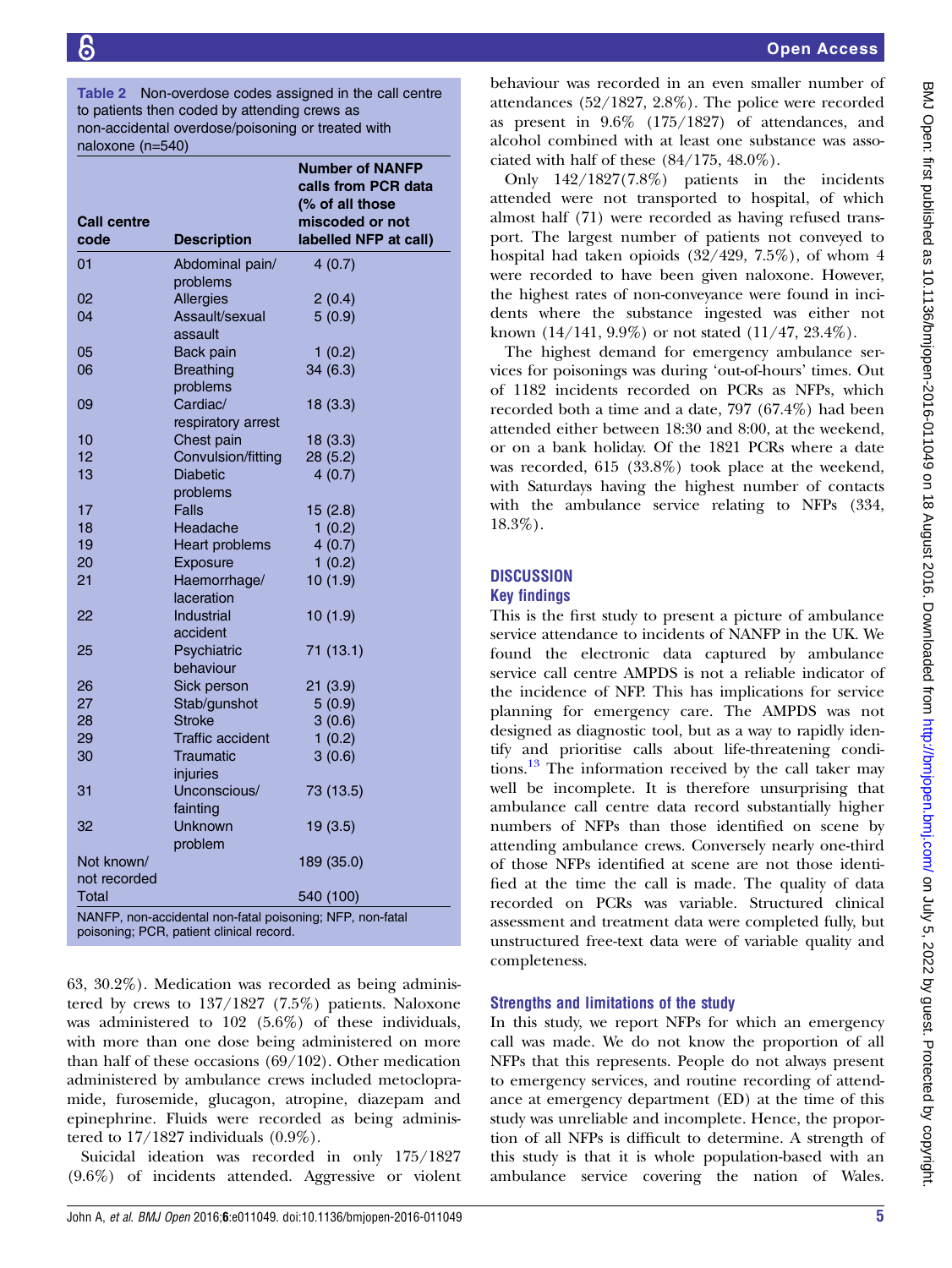<span id="page-5-0"></span>

|                        | <b>Number of</b><br>people who<br>had taken |                        |                    | <b>Reduced</b><br>consciousness |                           | <b>Aggression</b>    | <b>Suicidal</b>   | <b>Police</b>    | <b>Refused</b>    | <b>Refused</b>       | <b>Taken to</b>  |
|------------------------|---------------------------------------------|------------------------|--------------------|---------------------------------|---------------------------|----------------------|-------------------|------------------|-------------------|----------------------|------------------|
| <b>Substance</b>       | substance<br>N(%)                           | <b>Female</b><br>N(% ) | Age<br><b>Mean</b> | (GCS <sub>5</sub> )<br>$N$ (%)  | <b>Alcohol</b><br>$N$ (%) | or violence<br>N (%) | ideation<br>N(% ) | present<br>N(% ) | treatment<br>N(%) | transport<br>$N$ (%) | hospital<br>N(%) |
| Any                    | 1827 (100.0)                                | 991 (54.2)             | 33.85              | 83(4.5)                         | 844 (46.2)                | 52(2.9)              | 147(8.1)          | 175(9.6)         | 20(1.1)           | 71(3.9)              | 1685 (92.2)      |
| Psychotropics          | 585 (32.0)                                  | 322 (55.0)             | 33.56              | 22(3.8)                         | 316 (54.0)                | 22(3.8)              | 62 (10.6)         | 59(10.1)         | 6(1.0)            | 22(3.8)              | 559 (95.6)       |
| Antidepressants        | 322 (17.6)                                  | 177 (55.0)             | 33.55              | 12(3.7)                         | 164 (50.9)                | 15(4.7)              | 40 (12.4)         | 37(11.5)         | 2(0.6)            | 10(3.1)              | 307(95.3)        |
| <b>Benzodiazepines</b> | 279 (15.3)                                  | 157 (56.3)             | 33.77              | 12(4.8)                         | 162(58.1)                 | 10(3.6)              | 30(10.8)          | 31(11.1)         | 4(1.4)            | 10(3.6)              | 267 (95.7)       |
| Antipsychotics         | 65(3.6)                                     | 37(56.9)               | 33.41              | 3(4.6)                          | 24(36.9)                  | 3(4.6)               | 2(3.1)            | 7(10.8)          | 2(3.1)            | 5(7.7)               | 62 (95.4)        |
| Paracetamol            | 484 (26.5)                                  | 253(52.3)              | 34.85              | 29(6.0)                         | 219(45.3)                 | 19(3.9)              | 30(6.2)           | 47 (9.7)         | 7(1.5)            | 24(5.0)              | 463 (95.7)       |
| <b>Opiates</b>         | 429 (23.5)                                  | 240 (56.0)             | 33.28              | 24(5.6)                         | 181 (42.2)                | 24(5.6)              | 42(9.8)           | 38(8.9)          | 5(1.2)            | 16(3.7)              | 397 (92.5)       |
| Codeine                | 266 (14.6)                                  | 149 (56.0)             | 34.65              | 16(6.0)                         | 134 (50.4)                | 15(5.6)              | 36(13.5)          | 25(9.4)          | 4(1.5)            | 7(2.6)               | 253(95.1)        |
| Diamorphine            | 101(5.5)                                    | 59 (58.4)              | 30.64              | 5(5.0)                          | 25(24.8)                  | 2(2.0)               | 3(3.0)            | 6(5.9)           | 0(0.0)            | 2(2.0)               | 88 (87.1)        |
| <b>Buprenorphine</b>   | 57(3.1)                                     | 30(52.6)               | 32.62              | 2(3.5)                          | 20(35.1)                  | 0(0.0)               | 3(5.3)            | 4(7.0)           | 1(1.8)            | 7(12.3)              | 53 (93.0)        |
| Methadone              | 14(0.8)                                     | 9(64.3)                | 26.50              | 2(14.3)                         | 6(42.9)                   | 0(0.0)               | 1(7.1)            | 2(14.3)          | 0(0.0)            | 1(7.1)               | 10(71.4)         |
| Morphine               | 12(0.7)                                     | 7(58.3)                | 32.50              | 0(0.0)                          | 4(33.3)                   | 0(0.0)               | 0(0.0)            | 1(8.3)           | 0(0.0)            | 0(0.0)               | 12 (100.0)       |
| <b>NSAIDs</b>          | 223 (12.2)                                  | 118 (52.9)             | 35.15              | 8(3.6)                          | 112 (50.2)                | 8(3.6)               | 29 (13.0)         | 20(9.0)          | 2(0.9)            | 6(2.7)               | 209 (93.7)       |
| <b>Ibuprofen</b>       | 154(8.4)                                    | 85 (55.2)              | 36.28              | 4(2.6)                          | 83 (53.9)                 | 4(2.6)               | 21(13.6)          | 13(8.4)          | 1(0.7)            | 6(3.9)               | 144 (93.5)       |
| Aspirin                | 47(2.6)                                     | 21(44.7)               | 33.68              | 2(4.3)                          | 17 (36.2)                 | 0(0.0)               | 6(12.8)           | 4(8.5)           | 0(0.0)            | 0(0.0)               | 44 (93.6)        |
| <b>Diclofenac</b>      | 38(2.1)                                     | 20(52.6)               | 34.34              | 2(5.3)                          | 20(52.6)                  | 4(10.5)              | 3(7.9)            | 6(15.8)          | 1(2.6)            | 0(0.0)               | 36 (94.7)        |
| Other known            | 226 (12.4)                                  | 130 (57.5)             | 35.00              | 10(4.4)                         | 100(44.3)                 | 10(4.4)              | 7(3.1)            | 25(11.1)         | 2(0.9)            | 13(5.8)              | 208 (92.0)       |
| Cocaine                | 60(3.3)                                     | 29(48.3)               | 31.81              | 4(6.7)                          | 35(58.3)                  | 3(5.0)               | 0(0.0)            | 6(10.0)          | 1(1.7)            | 3(5.0)               | 54 (90.0)        |
| Amphetamine            | 36(2.0)                                     | 20(55.6)               | 37.23              | 0(0.0)                          | 15(41.7)                  | 1(2.8)               | 2(5.6)            | 5(13.9)          | 0(0.0)            | 1(2.8)               | 35(97.2)         |
| Cannabis               | 36(2.0)                                     | 20(55.6)               | 35.21              | 1(2.8)                          | 17(47.2)                  | 3(8.3)               | 1(2.8)            | 4(11.1)          | 1(2.8)            | 0(0.0)               | 31(86.1)         |
| Ecstasy                | 34(1.9)                                     | 17(50.0)               | 33.68              | 1(2.9)                          | 22(64.7)                  | 1(2.9)               | 0(0.0)            | 5(14.7)          | 0(0.0)            | 1(2.9)               | 31(91.2)         |
| Anticonvulsants        | 32(1.8)                                     | 18(56.3)               | 37.76              | 2(6.3)                          | 7(21.9)                   | 0(0.0)               | 3(9.4)            | 2(6.3)           | 0(0.0)            | 0(0.0)               | 30(93.8)         |
| Cardiovascular         | 23(1.3)                                     | 10(43.5)               | 33.05              | 3(13.0)                         | 8(34.8)                   | 0(0.0)               | 1(4.4)            | 2(8.7)           | 0(0.0)            | 0(0.0)               | 23 (100.0)       |
| Antimicrobials         | 16(0.9)                                     | 16 (100.0)             | 37.53              | 0(0.0)                          | 4(25.0)                   | 0(0.0)               | 0(0.0)            | 3(18.8)          | 0(0.0)            | 5(31.3)              | 15(93.8)         |
| Indigestibles          | 11(0.6)                                     | 10(90.9)               | 40.36              | 0(0.0)                          | 5(45.5)                   | 0(0.0)               | 0(0.0)            | 0(0.0)           | 0(0.0)            | 5(45.5)              | 10(90.9)         |
| Not known              | 141(7.7)                                    | 68 (48.2)              | 34.45              | 6(4.3)                          | 14(9.9)                   | 4(2.8)               | 8(5.7)            | 12(8.5)          | 0(0.0)            | 5(3.6)               | 126(89.4)        |
| Not stated             | 47(2.6)                                     | 32(68.1)               | 34.22              | 0(0.0)                          | 0(0.0)                    | 0(0.0)               | 2(4.3)            | 6(12.8)          | 1(2.1)            | 3(6.4)               | 36 (76.6)        |

Note: multiple ingestion was common; therefore, the sum for ingestion of individual substances does not add up to the collective total of the group to which the substance ingested belongs. GCS, Glasgow Coma Scale; NSAIDs, non-steroidal anti-inflammatory drugs.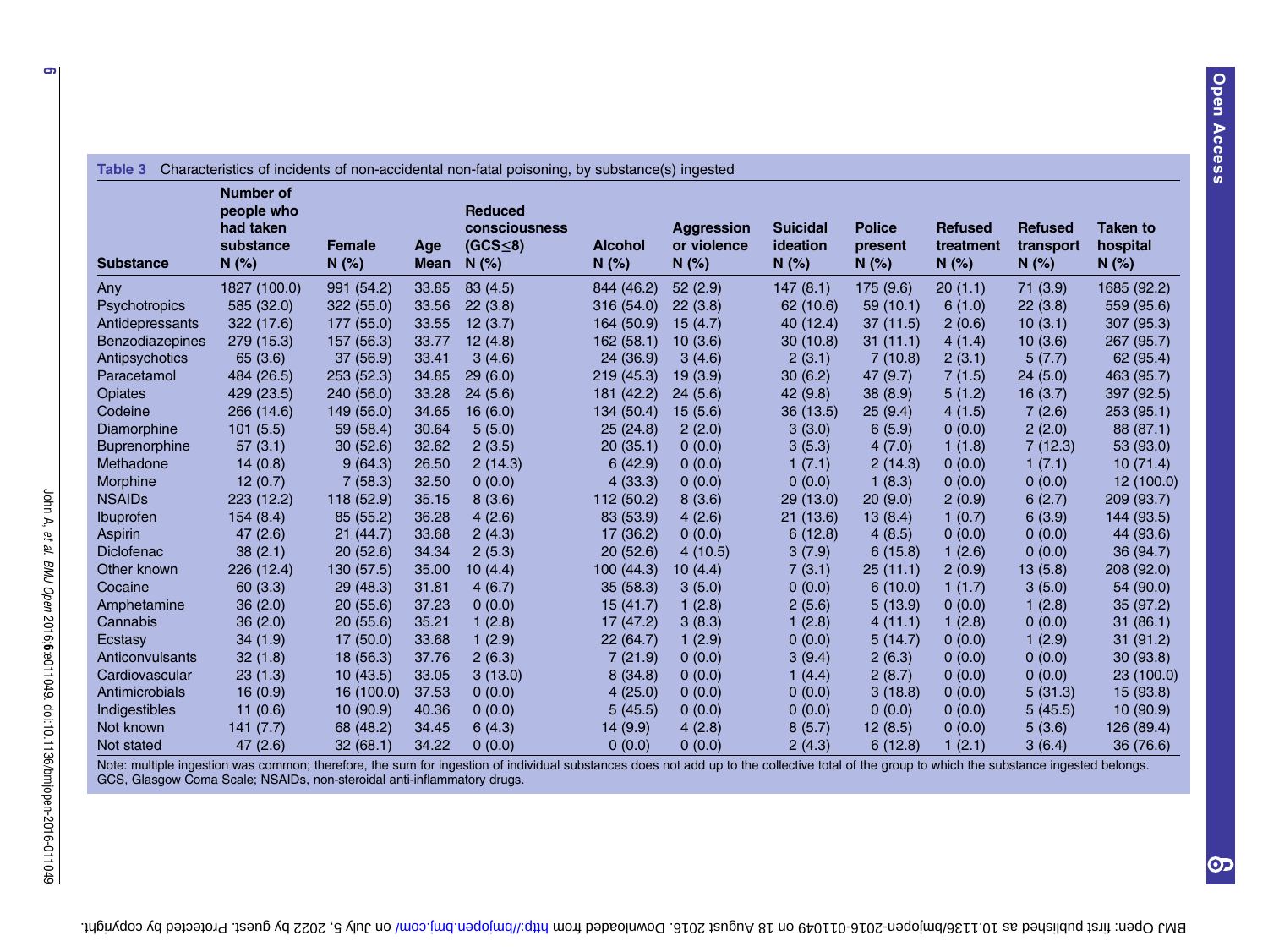However, we were unable to track incidents and individuals across the two information systems (call centre and PCR) because they are not electronically linked. Assigned call centre codes are recorded on PCRs when the call handler contacts the ambulance crew to handover the incident.

This study relied on data recorded by ambulance crews concerning substances taken, captured in the unstructured narrative section of the PCR. This was not verified independently in this study. We reported attended incidents across the study period not individuals, since this was not facilitated by the paper-based format. PCRs also had missing and unreadable data. As previous studies both in the UK and internationally have shown,<sup>[9](#page-7-0)</sup> ambulance service records are frequently incomplete, making it hard to get a complete picture of the clinical presentation of patients, their demography or patterns of care provision. Thus, reliance on manual sorting of cases by ambulance service staff may have introduced some inaccuracy into findings. Unlike previous studies of NFPs in the setting of a hospital  $ED<sub>1</sub><sup>20</sup>$ <sup>21</sup> the research team did not have access to reliable, searchable electronic data. In those ambulance services which have moved from paper PCRs to electronic reporting systems, processes of data retrieval and management are likely to be far more straightforward than in the Welsh Ambulance Services Trust, although the impact of this on completeness of data has yet to be assessed.

## Comparison with previous studies

Most current literature in this field relates to ED attendance and hospital admission and the distribution of substances ingested and the association with alcohol found in this study is consistent with these studies.  $67922$ Previous studies have also shown that most self-harm ED attendances occur out-of-hours between 17:00 and 9:00 when those who self-harm are less likely to receive a psychosocial assessment than those attending between 9:00 and 17:00 with many leaving before being seen by any clinical staff.<sup>[23](#page-7-0)</sup> Psychosocial assessments of needs are recommended by NICE<sup>[8](#page-7-0)</sup> and associated with reduced repetition. However, those at greatest risk of repetition are least likely to receive these assessments.<sup>[22](#page-7-0)</sup>

In Wales, the majority of patients attended with NANFP were transported to hospital. This is a very different picture from, for example, Norway where one study found that 40% of people who were attended for NFP, the majority of whom were poisoned with opioids, were left at scene after treatment.<sup>[9](#page-7-0)</sup> This contrasts with only 7.8% in our study, and may reflect different working practices across countries or higher conveyance rates in those where poisoning is non-accidental.

In keeping with other studies, $9^{924}$  this study found that NFPs are experienced by both genders, predominately aged 15–44 years and taking psychotropic medication, paracetamol or opioids. One smaller study of 585 patients assessed ambulance crew data only and found being male and ingesting opioids were important

predictors of adverse clinical features.<sup>[12](#page-7-0)</sup> We found that naloxone was administered to 5.6% of NFPs attended which is similar to the 6.2% found in a much larger study by Faul et  $al^{25}$  $al^{25}$  $al^{25}$  Previous studies have shown an association between NFP and subsequent death from poisoning.[22 24](#page-7-0) In 2007, 189 people died of drug-related poisoning in Wales, the majority of whom (70%; 132/ 189) were male. $15$ 

This is the first study, to the best of our knowledge, in the UK to compare call centre data and data collected by attending ambulance crews for NFP and then to describe the epidemiology of NFP prehospital. Cantwell *et a* $l^{26}$  $l^{26}$  $l^{26}$  compared call centre data based on a triage algorithm with paramedic assessment in relation to falls and also found discrepancies across the two systems, although in this clinical area call data underestimated the true incidence by up to 13%.

#### Implications for policy, practice and further research

This study brings into focus a number of issues that practitioners and policymakers need to address. It suggests that ambulance service data contain a wealth of useful data for studying the epidemiology of NFPs and in turn supporting the planning of future harm minimisation strategies, for measuring the success of interventions and for supporting ambulance crews in their role in relation to NFPs. However, current data systems do not readily support this. The more accurate and complete data recorded on scene by ambulance clinicians is gathered in WAST, as in many other UK ambulance services, on a paper record, and so is not readily collated, searched or interrogated. Much of the detail is recorded in the narrative section, rather than in tick box format, and so accessing it entails reading handwriting as well as interpreting and coding information which is likely to be non-standardised.

If PCRs cannot routinely be assessed and analysed as an alternative to call centre data, then there is a clear absence of robust data, placing risk management and injury prevention programmes at danger of being poorly informed and inadequately conceptualised. One way of rectifying this may be the introduction of electronic PCRs, but progress on this in Wales has been hampered by lack of funding, lack of central direction and a shortage of network capacity. An alternative option which has been recently approved in Wales is the introduction of a digital pen, for use by ambulance clinicians. This offers a novel method of capturing handwritten data, which can be recorded and analysed electronically. This shift to electronic PCRs is underway in other ambulance services and to be welcomed. However, the issues relating to coding and the accuracy of triage systems in call centre records identified in this study will require continued assessment and quality improvement. Once electronic capture is achieved, there is a further need to invest in information systems that link call and on scene information/patients who make multiple calls/and